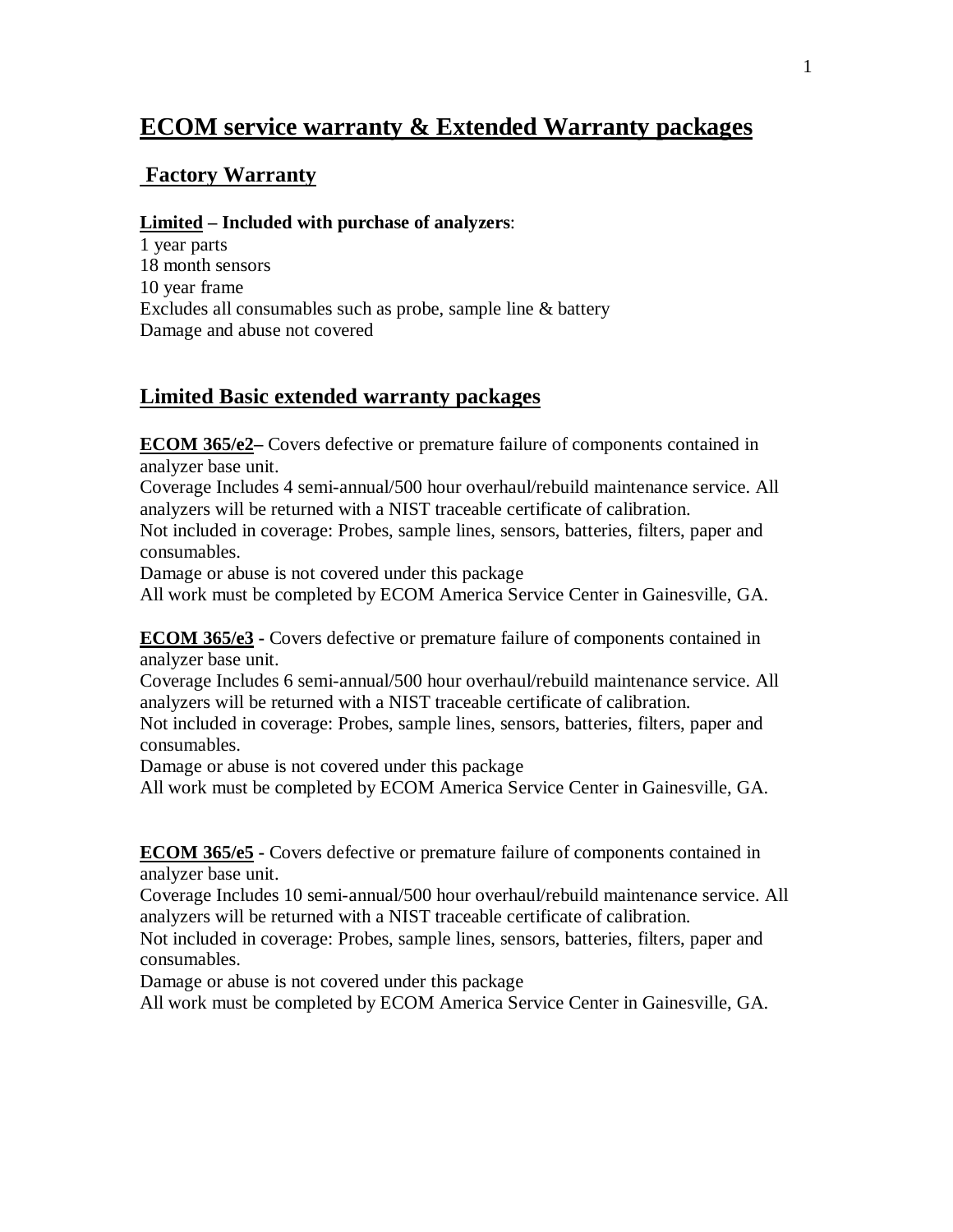### **Unlimited Bumper to bumper extended warranty packages**

**ECOM/f2** - Bumper to bumper coverage for 2 years – Covers replacement or repair of all defective or failed analyzer components. Includes return shipping based on UPS ground.

Includes complete Service check, inspection and replacement as needed :

- 1. Complete diagnostic evaluation of the analyzer, which includes "as found" condition of the sensors, batteries, pumps, water trap, printer, sample line, probe, and thermocouples.
- 2. Complete cleaning of analyzer (case, panel and internal cleaning of pumps, bypass valves, tubing, & water trap).
- 3. Filter Replacement kit (Water Trap filters / Inline filters / NOX Beads).
- 4. Calibration gases used to service the analyzer.
- 5. All labor fees
- 6. Certificate of Calibration, upon completion of repair.
- 7. Circuit Boards (Main PCB, Display Boards, Displays, etc.), Power Transformers, Printer assemblies, Batteries, Pumps, sensors, Sample Lines & Probes inspected and serviced as needed.
- 8. Update analyzer to current firmware version if needed

# **Unlimited Bumper to bumper extended warranty packages**

**ECOM/f3 –** Bumper to bumper coverage for 3 years – Covers replacement or repair of all defective or failed analyzer components. Includes return shipping UPS ground

Includes complete Service check, inspection and replacement as needed :

- 1. Complete diagnostic evaluation of the analyzer, which includes "as found" condition of the sensors, batteries, pumps, water trap, printer, sample line, probe, and thermocouples.
- 2. Complete cleaning of analyzer (case, panel and internal cleaning of pumps, bypass valves, tubing, & water trap).
- 3. Filter Replacement kit (Water Trap filters / Inline filters / NOX Beads).
- 4. Calibration gases used to service the analyzer.
- 5. All labor fees
- 6. Certificate of Calibration, upon completion of repair.
- 7. Circuit Boards (Main PCB, Display Boards, Displays, etc.), Power Transformers, Printer assemblies, Batteries, Pumps, sensors, Sample Lines & Probes inspected and serviced as needed.
- 8. Update analyzer to current firmware version if needed